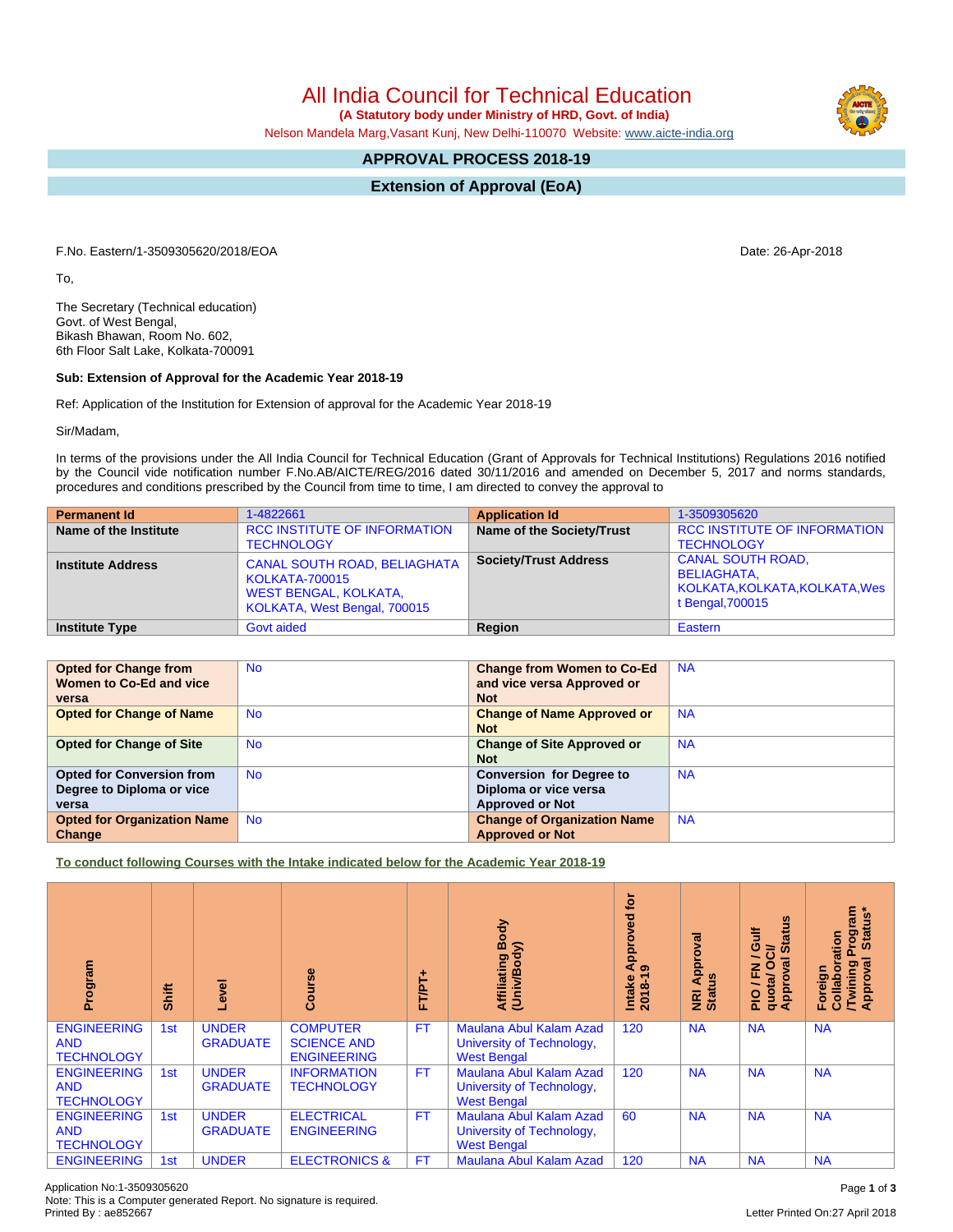| <b>AND</b><br><b>TECHNOLOGY</b>                       |     | <b>GRADUATE</b>                 | <b>COMMUNICATION</b><br><b>ENGG</b>                                                                           |           | University of Technology,<br><b>West Bengal</b>                            |    |           |           |           |
|-------------------------------------------------------|-----|---------------------------------|---------------------------------------------------------------------------------------------------------------|-----------|----------------------------------------------------------------------------|----|-----------|-----------|-----------|
| <b>ENGINEERING</b><br><b>AND</b><br><b>TECHNOLOGY</b> | 1st | <b>UNDER</b><br><b>GRADUATE</b> | <b>APPLIED</b><br><b>ELECTRONICS</b><br><b>AND</b><br><b>INSTRUMENTATI</b><br><b>ON</b><br><b>ENGINEERING</b> | <b>FT</b> | Maulana Abul Kalam Azad<br>University of Technology,<br><b>West Bengal</b> | 60 | <b>NA</b> | <b>NA</b> | <b>NA</b> |
| <b>MCA</b>                                            | 1st | <b>POST</b><br><b>GRADUATE</b>  | <b>MASTERS IN</b><br><b>COMPUTER</b><br><b>APPLICATIONS</b>                                                   | <b>FT</b> | Maulana Abul Kalam Azad<br>University of Technology,<br><b>West Bengal</b> | 60 | <b>NA</b> | <b>NA</b> | <b>NA</b> |
| <b>ENGINEERING</b><br><b>AND</b><br><b>TECHNOLOGY</b> | 1st | <b>POST</b><br><b>GRADUATE</b>  | <b>COMPUTER</b><br><b>SCEINCE &amp;</b><br><b>ENGINEERING</b>                                                 | <b>FT</b> | Maulana Abul Kalam Azad<br>University of Technology,<br><b>West Bengal</b> | 18 | <b>NA</b> | <b>NA</b> | <b>NA</b> |
| <b>ENGINEERING</b><br><b>AND</b><br><b>TECHNOLOGY</b> | 1st | <b>POST</b><br><b>GRADUATE</b>  | <b>INFORMATION</b><br><b>TECHNOLOGY</b>                                                                       | <b>FT</b> | Maulana Abul Kalam Azad<br>University of Technology,<br><b>West Bengal</b> | 18 | <b>NA</b> | <b>NA</b> | <b>NA</b> |
| <b>ENGINEERING</b><br><b>AND</b><br><b>TECHNOLOGY</b> | 1st | <b>POST</b><br><b>GRADUATE</b>  | <b>TELECOMMUNIC</b><br><b>ATION</b><br><b>ENGINEERING</b>                                                     | <b>FT</b> | Maulana Abul Kalam Azad<br>University of Technology,<br><b>West Bengal</b> | 18 | <b>NA</b> | <b>NA</b> | <b>NA</b> |

+FT –Full Time,PT-Part Time

| Deficiencies Noted based on Self Disclosure                                 |            |  |  |  |  |  |  |
|-----------------------------------------------------------------------------|------------|--|--|--|--|--|--|
| <b>Particulars</b><br><b>Deficiency</b>                                     |            |  |  |  |  |  |  |
| <b>Other Facilities Deficiency</b>                                          |            |  |  |  |  |  |  |
| Compliance of the National Academic Depository (NAD) as per MHRD Directives | Yes        |  |  |  |  |  |  |
| Insurance for Students                                                      | <b>Yes</b> |  |  |  |  |  |  |
| <b>Faculty Deficiency</b>                                                   | <b>Yes</b> |  |  |  |  |  |  |
| <b>Computational Facilities</b>                                             |            |  |  |  |  |  |  |
| <b>Legal Application S/W</b>                                                | Yes        |  |  |  |  |  |  |
| Internet Bandwidth-Applied Intake                                           | Yes        |  |  |  |  |  |  |
| Legal Application S/W-Applied Intake                                        | Yes        |  |  |  |  |  |  |
| <b>Library Facilities</b>                                                   |            |  |  |  |  |  |  |
| <b>National Journals</b><br>Yes                                             |            |  |  |  |  |  |  |
| <b>Reading Room Capacity</b><br>Yes                                         |            |  |  |  |  |  |  |
| <b>Instructional Area Common Facilities</b>                                 |            |  |  |  |  |  |  |
| Library & Reading Room                                                      | Yes        |  |  |  |  |  |  |
| <b>Land Area Details</b>                                                    |            |  |  |  |  |  |  |
| Total Area of Land                                                          | Yes        |  |  |  |  |  |  |
| Minimum per Piece of Area                                                   | Yes        |  |  |  |  |  |  |
| <b>Instructional Area- MCA</b>                                              |            |  |  |  |  |  |  |
| Additional Workshop/Labs<br>Yes                                             |            |  |  |  |  |  |  |
|                                                                             |            |  |  |  |  |  |  |
| *Please refer Deficiency Report for details                                 |            |  |  |  |  |  |  |

**RCC INSTITUTE OF INFORMATION TECHNOLOGY** is hereby informed to submit the compliance of the deficiencies mentioned above to the Regional Office within a period of **6 months** from the date of issuance of this letter failing which the council shall initiate strict action as defined in Approval Process Handbook 2018-19 during the subsequent Academic Year.

In case of any differences in content in this Computer generated Extension of Approval Letter, the content/information as approved by the Executive Council / General Council as available on the record of AICTE shall be final and binding.

Strict compliance of Anti-Ragging Regulation: - Approval is subject to strict compliance of provisions made in AICTE Regulation notified vide F. No. 37-3/Legal/AICTE/2009 dated July 1, 2009 for Prevention and Prohibition of Ragging in Technical Institutions. In case Institution fails to take adequate steps to Prevent Ragging or fails to act in accordance with AICTE Regulation or fails to punish perpetrators or incidents of Ragging, it will be liable to take any action as defined under clause 9(4) of the said Regulation.

> **Prof. A.P Mittal Member Secretary, AICTE**